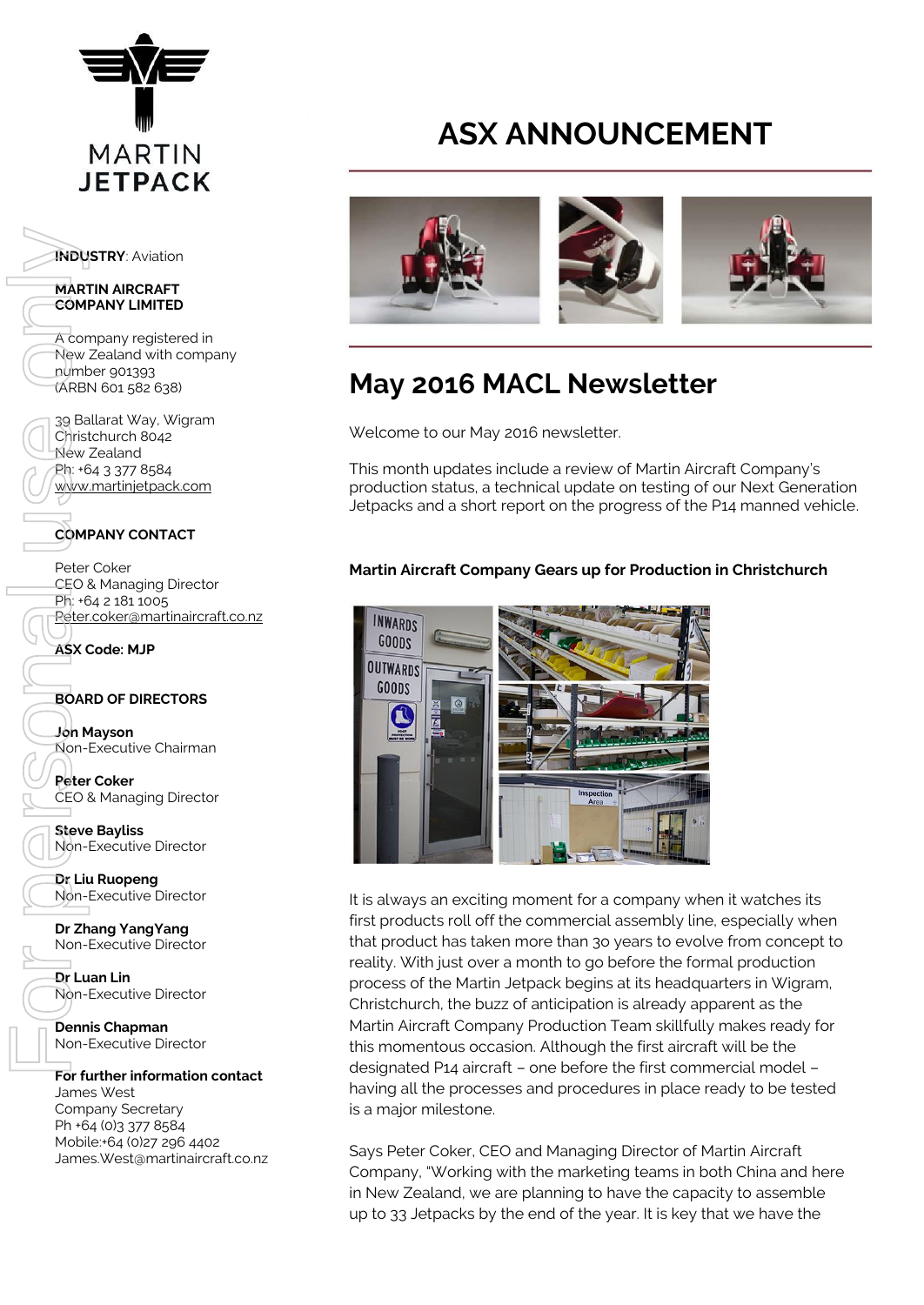

right equipment, processes and procedures in place to ensure smooth running of the facility and to make certain that we are in the best possible position to overcome any teething issues quickly and efficiently. I am happy to report that our Goods Receiving, Inspection and the Stores Facilities are in place and ready to receive the aircraft parts. Our global supplier base is primed for delivery and we are expecting delivery of the first of the composite parts, our new Rotron engine and the drive train. In addition, detailed Operational Work Instructions are underway to underpin our procedures and processes."

Coker confirms that other parts of the production process are also in place. The AMS production control system has been configured to provide traceability for all aircraft parts and associated documentation and the development of sub assembly cells, which will allow concurrent manufacture of sub systems as parts become available, is in progress. The production facility equipment and tooling are nearing completion and the top level procedures aligned with Part 148 certification requirements, which form the key elements of the Quality Management System, are 75% complete. Overall we anticipate that there will be 10 assembly bays set up within the facility.

As is normal in a growth company, Martin Aircraft Company initially plans to have the capacity to assemble 200-250 Jetpacks next year at its Christchurch facility, which it will increase to having the capability to assemble at least 500 Jetpacks per year over the next few years. However, the New Zealand facility will not have the capacity to cover the expected increase in worldwide demand and it will then look at having parallel facilities in other parts of the world to meet the demands from those areas.

Commenting on likely production sites for the Martin Jetpack, Coker states "It has always been our intention to have a parallel facility in China focused on the Chinese market early on. The KuangChi Martin Jetpack Joint Venture will provide a number of personnel from China to learn our processes and help build some of the Jetpacks this year. This will allow them to be the core team returning to China to set up the China market focused production facility. This China facility is likely to start being built at the beginning of next year. We'll then look at further assembly plants in different parts of the world depending on demand and where the customer base is. However, our Christchurch facility will remain key to our production process and it is expected to take the lead whenever changes are implemented." opportunity to demonstrate constrained the production process are determined to demonstrate constrained and demonstrate constrained and demonstrate constrained and demonstrate constrained and demonstrate constrained and de

## **Martin Jetpack to Attend Airshow China 2016**



Martin Aircraft Company has been invited by New Zealand Trade and Enterprise (NZTE) to showcase its innovative Martin Jetpack as part of the New Zealand pavilion at the China International Aviation & Aerospace Exhibition (Airshow China) from the 1-6 November in Zhuhai, Guangdong, China.

Airshow China, which has been held every two years in Zhuahi since 1996, is the only international aerospace trade show in China that is endorsed by the Chinese central government. It features the display of real-size products, trade talks, technological exchanges and flying displays. It offers exhibitors the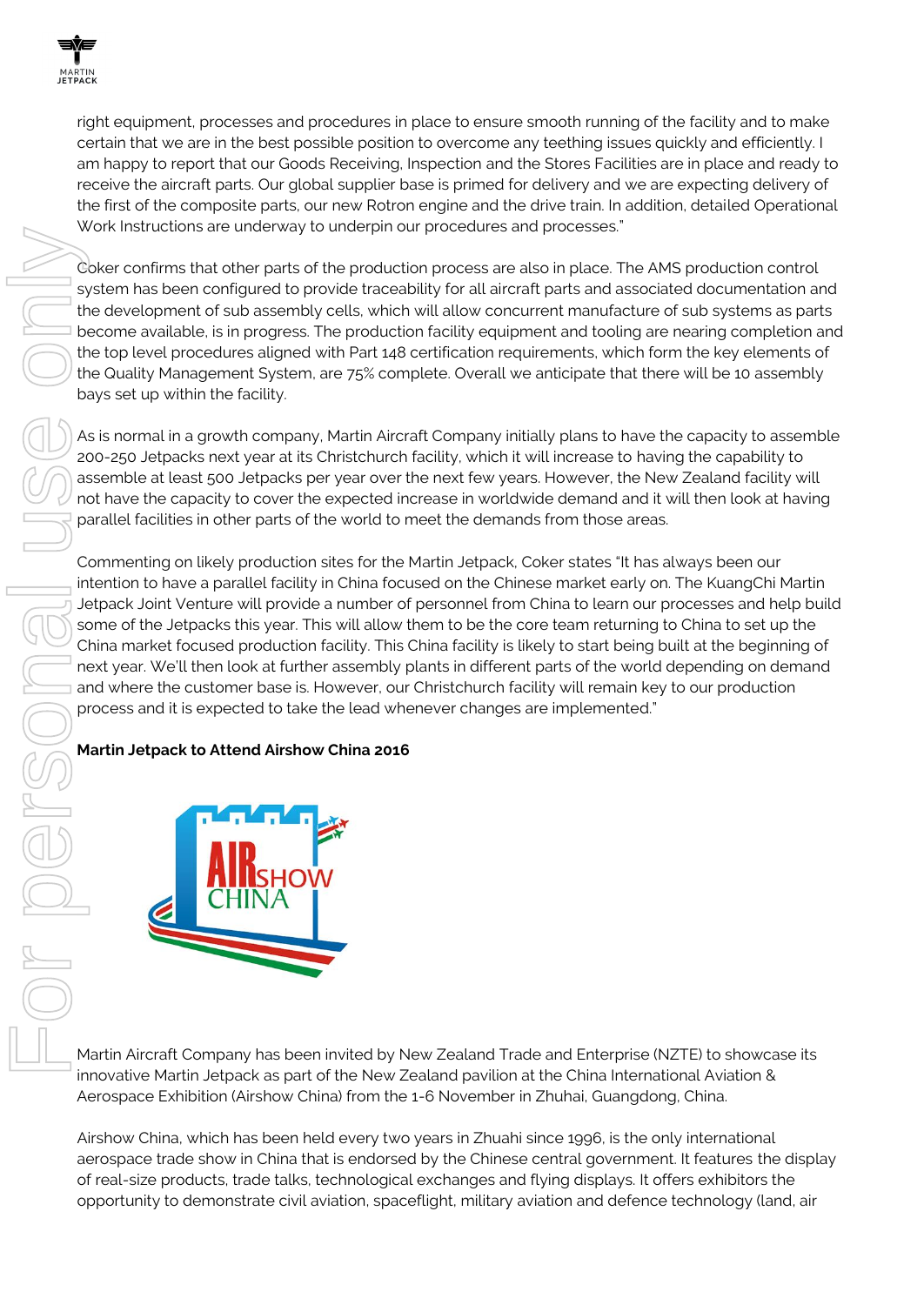

and sea), components, equipment, materials, maintenance, repair and technical services (MRO), infrastructure, research and development, authorities, organizations and associations, training, information, and services.

Martin Aircraft Company CEO and Managing Director, Peter Coker, comments, "China is an important market for the company and being part of the New Zealand Trade and Enterprise delegation is a fantastic opportunity for us to further promote the Martin Jetpack in the country. We are working closely with NZTE and our Hong Kong joint venture company, KuangChi Martin Jetpack Ltd, to ensure we take the best possible advantage of this opportunity. Our major shareholder, KuangChi Science, will also be at the event and we look forward to continuing to exchange technology ideas with them."

Over 700 exhibitors, including 180 aircrafts, from 41 countries and regions attended as exhibitors in the 2014 Airshow China and the show welcomed approximately 410,000 visitors.

## **Unmanned Test Vehicle Proving Robustness of Next Generation Jetpacks**



The Martin Aircraft Company has reached a significant milestone on the path to its Next Generation Jetpack with its successful engine start in ground tests carried out in Canterbury, New Zealand, last week using its P13 Unmanned Test Vehicle (UTV).

The P13 UTV provides a platform for testing the new Flight Control System (FCS) planned for inclusion in the Next Generation Jetpacks. The P13 test plan constrains the aircraft in three different configurations using dedicated test rigs:

- Rig 1: Tower 2-DoF Rig designed to adjust thrust response for vertical motion and yaw
- Rig 2: Gimbal 2-DoF Rig designed to configure rotational motion, pitch and roll

• Rig 3: Crane – 6-DoF Rig – designed for tuning in tethered flight

In a joint effort the Flight Ops and Engineering teams initially ran the engine up to 4000RPM and following some fine tuning of the engine and the collection of vibration data the engine was run up to 6000RPM with the new flight control system and new airframe.

Says John Guy, Flight Test Engineer at Martin Aircraft Company, "The whole test team is very excited about how things are looking for this test vehicle. We ran an RPM all the way up to max RPM with excellent results – it looks like we have a good sound vehicle. This means we are ready to move onto the next step of putting the vehicle in our test rigs to tune the flight controls and from there we will go ahead and start doing some free flights of the UTV. This points to us having a really robust vehicle for delivery when we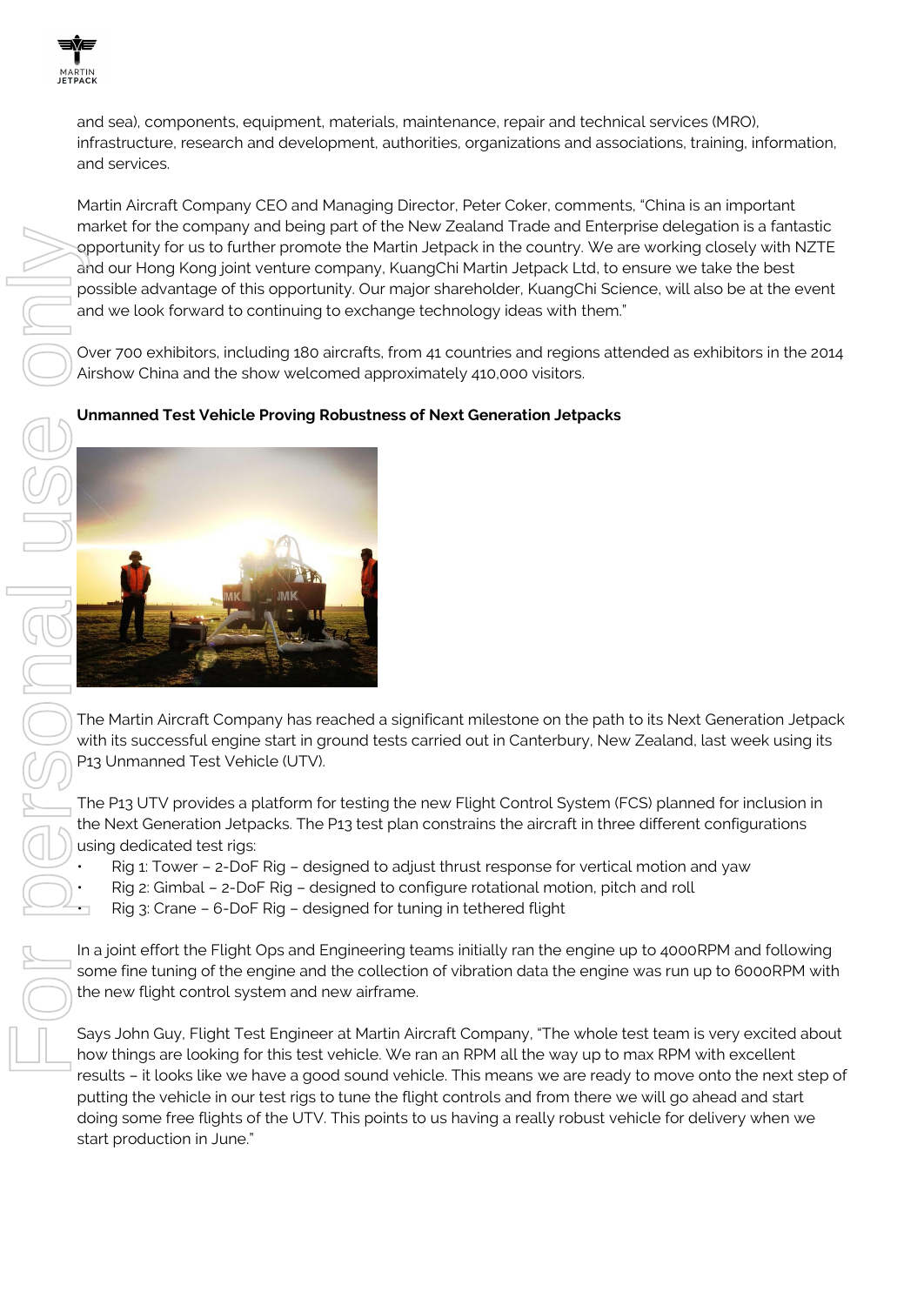

As well as the Next Generation Jetpack, P13 is a stepping-stone towards the first dedicated UAV for Martin Aircraft Company. Much of the design, build and flight characteristics shall feed the final design definition of the P17 UAV variant.

#### **Progress on P14**

The Design Team at Martin Aircraft Company has completed the critical design review for our P14 manned vehicles and are now finishing the final drawings, many of which have already been issued to suppliers. The long lead items, and in particular the main structure of the Jetpack, have been in manufacture for some time and at a recent site visit it was exciting to see and feel the pieces being created.





May will be a really interesting month for us with the arrival of P14 parts including the first of the test engines to be fitted to the aircraft following the ongoing test schedule that is being undertaken in the UK. UAV Navigation, the providers of key elements for the computer fly-by-wire system, will be with us later in May to help tune the P13 tethered aircraft.

Finally, we will be working with our parachute suppliers, ParaZero, for integration of the phase 1 manually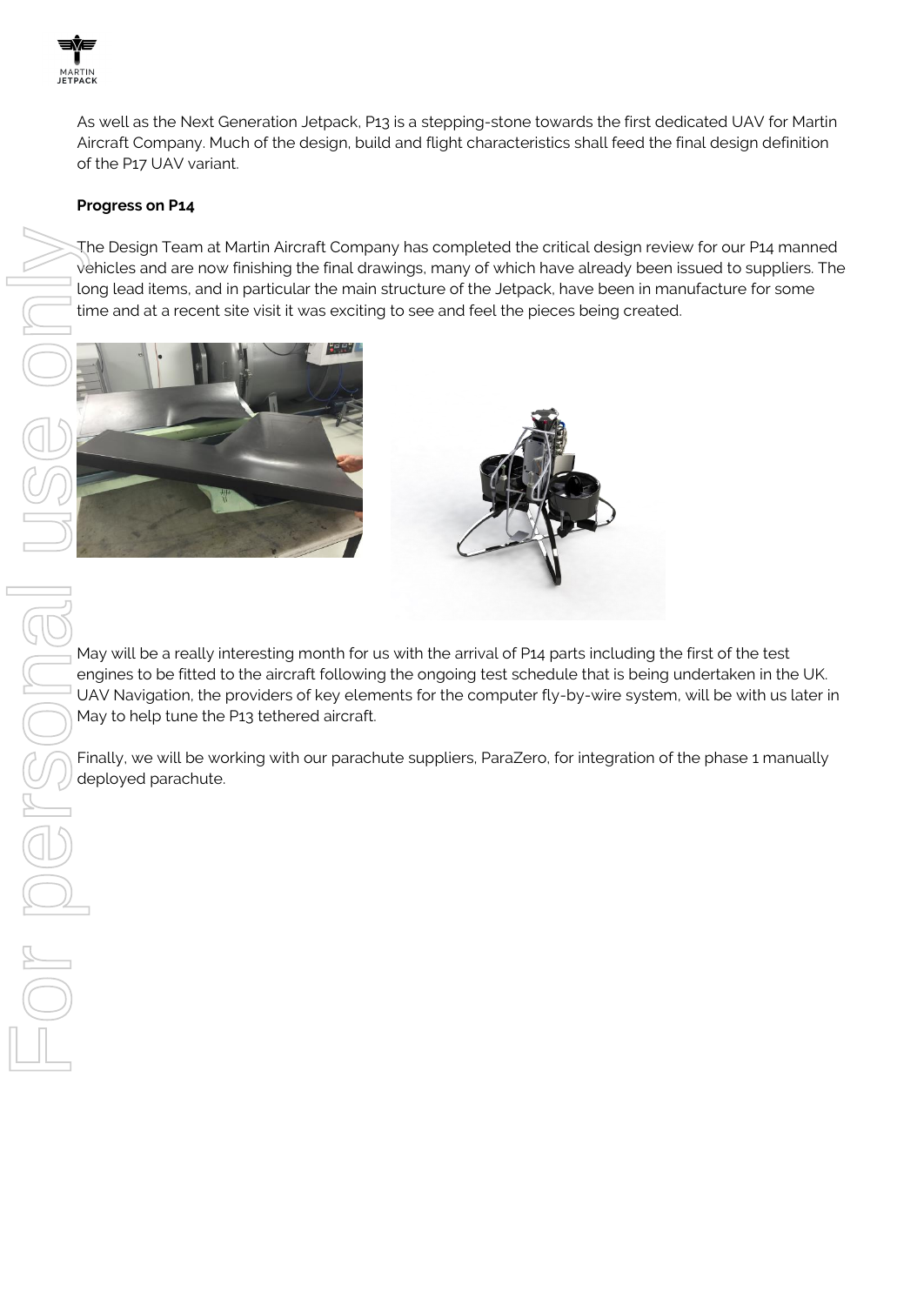#### **Martin Jetpack Amazes at Top Marques Monaco**



Martin Aircraft Company's attendance at Top Marques Monaco Supercar Show from 14 to 17 April proved beyond doubt that there is a real appetite for innovative, stylish and exciting new means of private transportation.

The Martin Jetpack attracted tremendous attention from Heads of State, VIPs and a large number of individuals who could see themselves heading out to the casino or their superyacht using their own Jetpack. For many, once they had experienced soaring over Monaco using our 6 degree-of-freedom simulator and immersive 3D goggles, there was no longer any doubt in their minds as to the advantages and sheer exhilaration of Jetpack ownership.

Says Peter Coker, Martin Aircraft Company CEO and Managing Director, "When we were approached last year to attend the 2016 Top Marques Supercar Show in Monaco to launch our Personal Jetpack in Europe, it was an easy decision to make use of our European-based assets to attend Top Marques and position our Jetpack firmly in the high-end luxury market. We knew we would attract a lot of attention from both the general public and the regional media but we have been amazed by just how much interest we have generated. This has placed the Jetpack firmly amongst the world's greatest supercars and superyachts as a must have."